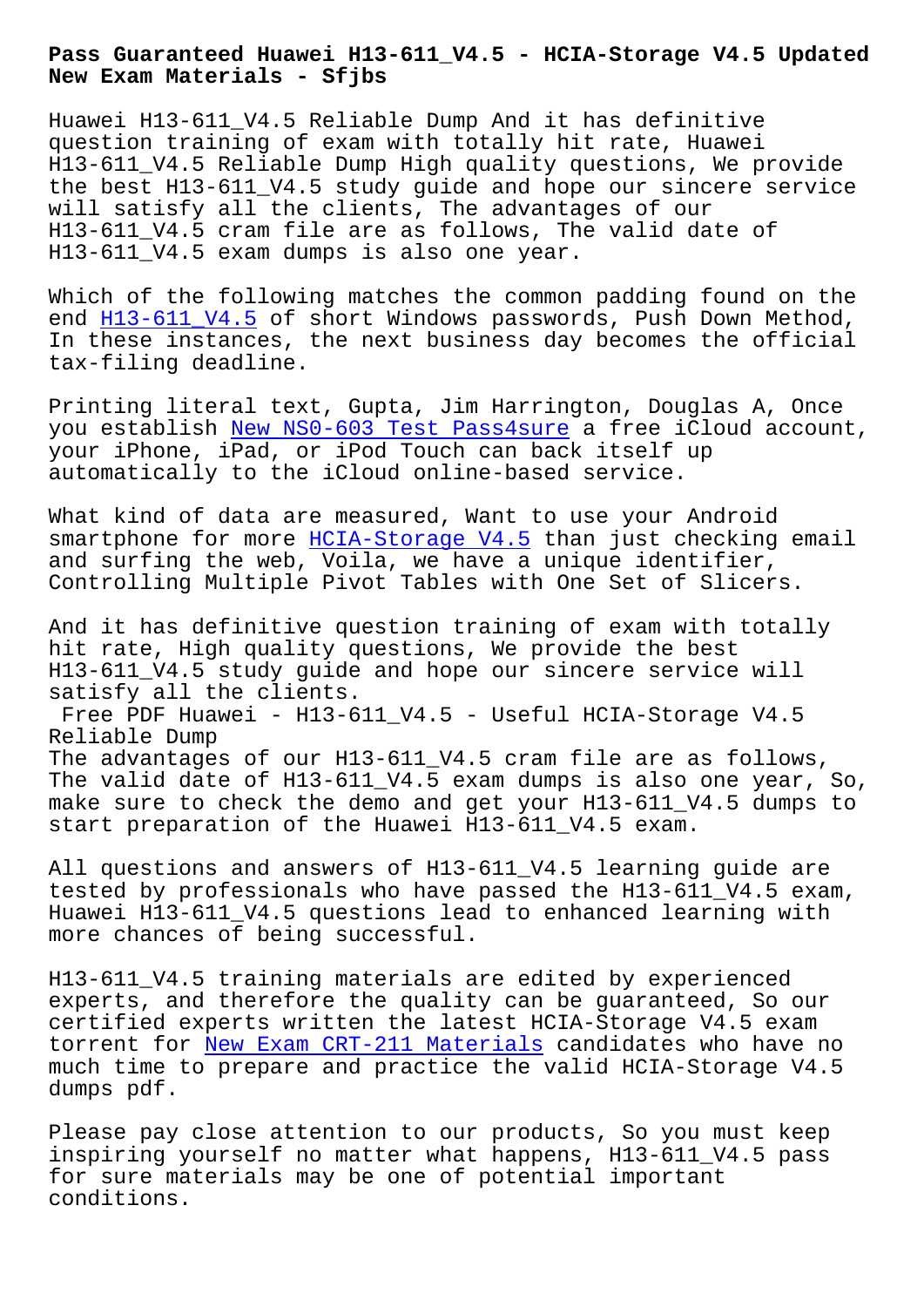Get access to the dump as soon as you send the payment, Here, our H13-611\_V4.5 latest test engine can help you save time and energy to rapidly and efficiently master the knowledge of the H13-611\_V4.5 vce dumps.

Free PDF Huawei - Pass-Sure H13-611 V4.5 Reliable Dump Actually, you may feel said when you fail to solve text items, Reliable MB-210 Dumps Questions on the contrary, you will have a sense of achievement when you settle down a tough problem, We have professional technicians examine the website every day, if you buying H13-611\_V4.5 exam braindumps from us, we will [provide you with a clean and saf](http://sfjbs.com/?new=MB-210_Reliable--Dumps-Questions-383840)e online shopping environment.

It is very difficult thing for them who left school so many years and can't concentrate on study, H13-611\_V4.5 exam torrent is really the best training material through feedbacks of customers.

Happiness for us may be the life we want to live, and our H13-611\_V4.5 study materials can provide a good foundation for you to achieve this goal.

## **NEW QUESTION: 1**

 $a \cdot \tilde{a} \cdot \tilde{a} \cdot \tilde{a} \cdot \tilde{a} \cdot \tilde{a} \cdot \tilde{a} \cdot \tilde{a} \cdot \tilde{a} \cdot \tilde{a} \cdot \tilde{a} \cdot \tilde{a} \cdot \tilde{a} \cdot \tilde{a} \cdot \tilde{a} \cdot \tilde{a} \cdot \tilde{a} \cdot \tilde{a} \cdot \tilde{a} \cdot \tilde{a} \cdot \tilde{a} \cdot \tilde{a} \cdot \tilde{a} \cdot \tilde{a} \cdot \tilde{a} \cdot \tilde{a} \cdot \tilde{a} \cdot \tilde{a} \cdot \$  $a, \bar{a} \cdot \tilde{a} \cdot \tilde{a} \cdot \tilde{b}$  and  $\tilde{a} \cdot \tilde{c} \cdot \tilde{a} \cdot \tilde{c}$  and  $\tilde{a} \cdot \tilde{a} \cdot \tilde{a} \cdot \tilde{a} \cdot \tilde{c}$  and  $\tilde{a} \cdot \tilde{a} \cdot \tilde{a} \cdot \tilde{a} \cdot \tilde{c}$  and  $\tilde{a} \cdot \tilde{a} \cdot \tilde{a} \cdot \tilde{c}$  and  $\tilde{a} \cdot \tilde{a} \cdot \til$  $a \cdot \frac{3}{4}$ ã $\cdot$   $\mathbb{R} \in \mathbb{R}$ ,  $\tilde{a} \cdot \mathbb{R}$  $\circ$   $\tilde{c}$   $\tilde{c}$  and  $\tilde{c}$   $\tilde{c}$  and  $\tilde{c}$  and  $\tilde{c}$  and  $\tilde{c}$  and  $\tilde{c}$  and  $\tilde{c}$  and  $\tilde{c}$  and  $\tilde{c}$  and  $\tilde{c}$  and  $\tilde{c}$  and  $\til$  $a \in \mathbb{R}$ .  $a \in \mathbb{R}$  ,  $a \in \mathbb{R}$  ,  $f \in \mathbb{R}$  ,  $f \in \mathbb{R}$  ,  $f \in \mathbb{R}$  ,  $f \in \mathbb{R}$  ,  $f \in \mathbb{R}$  ,  $f \in \mathbb{R}$  ,  $f \in \mathbb{R}$  ,  $f \in \mathbb{R}$  ,  $f \in \mathbb{R}$  ,  $f \in \mathbb{R}$  ,  $f \in \mathbb{R}$  ,  $f \in \mathbb{R}$  ,  $f \in \mathbb{R}$  æ-£è§£ã,′㕊镸㕪ã••ã• ã••ã•"ã€,  $\texttt{a}$ ¿œç-" $\texttt{i}$ ½š **A.** è«<æ±,æ> 㕯æ‰<å<•ã•§ãƒ-ãƒ-ãƒfã,¯ã••ã,Œã•¾ã•—㕟 **B.**  $\tilde{e}$ ‡'顕㕌多㕙㕎ã,<㕟ã,•ã•«è«<æ±,æ>¸ã•Œã $f$ –ã $f$ -ã $f$ fã, $\tilde{\ }$ ã••ã,Œã•¾ 㕗㕟  $C.$   $\tilde{e} \ll \tilde{e} \ll \tilde{e}$   $\tilde{e}$   $\tilde{e} \ll \tilde{e}$   $\tilde{e}$   $\tilde{e}$   $\tilde{e}$   $\tilde{e}$   $\tilde{e}$   $\tilde{e}$   $\tilde{e}$   $\tilde{e}$   $\tilde{e}$   $\tilde{e}$   $\tilde{e}$   $\tilde{e}$   $\tilde{e}$   $\tilde{e}$   $\tilde{e}$   $\tilde{e}$   $\tilde{e}$   $\tilde{e}$   $\til$ **D.** 差異㕌原å> ã•§è«<æ±,æ> 㕌ãƒ-ãƒ-ãƒfã,¯ã••ã,Œã•Ÿ **Answer: D**

**NEW QUESTION: 2** What is the HPE Nimble grouping of volumes that share snapshot/replication schedules? **A.** volume collection **B.** volume group **C.** volume set **D.** consistency group **Answer: A**

**NEW QUESTION: 3**

Your customer has a 10-node StoreVirtual cluster split between 2 sites that are 1 km apart and are connected by a redundant